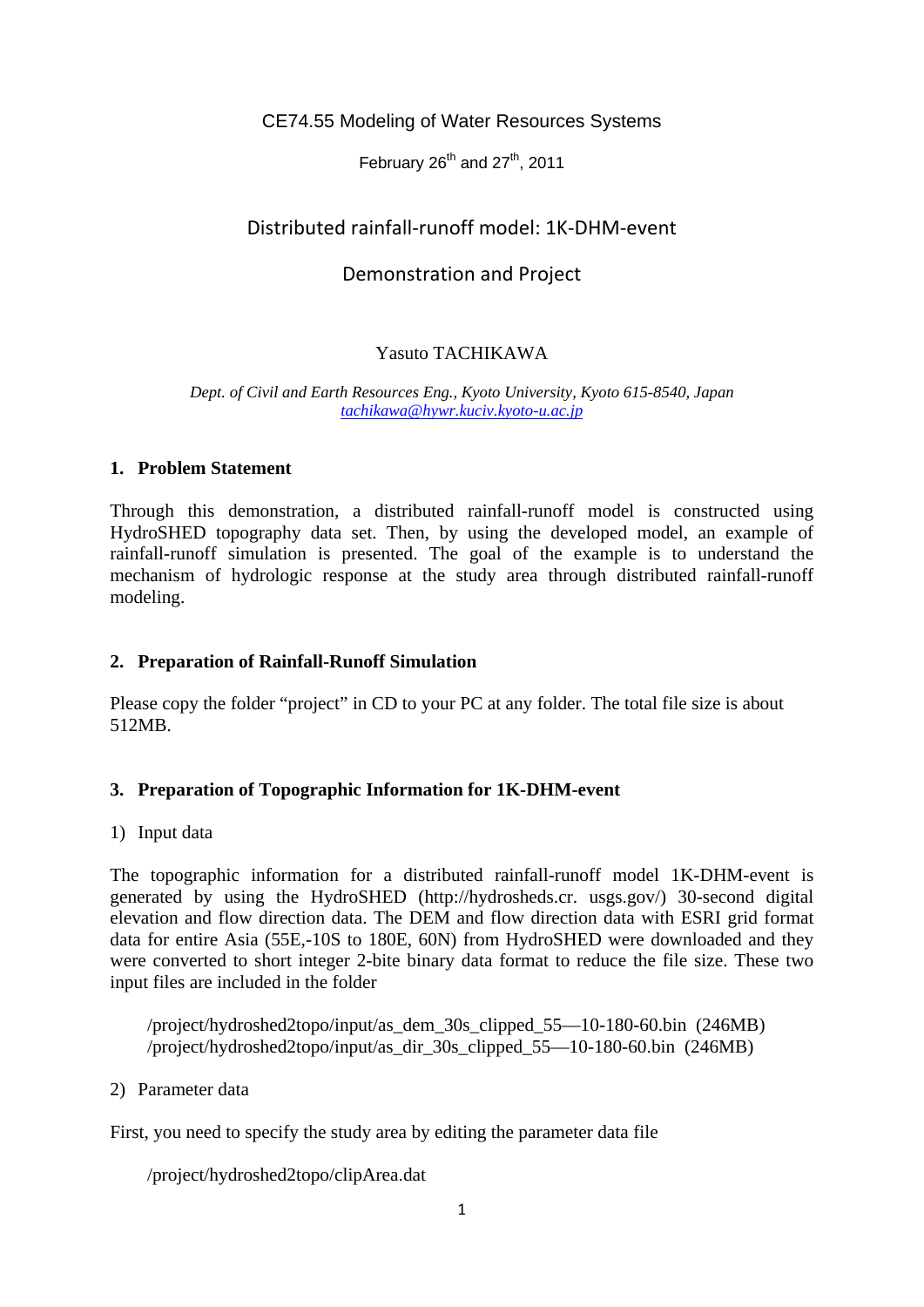This is a text data file. The study area is determined as a rectangular region by setting longitude and latitude as shown in Figure 1.

- The first row specifies the number of rows for the study region. The value must be integer.
- The second row specifies the number of columns for the study region. The value must be integer.
- The third row specifies Latitude (degree) of North West corner of the study area. The value must be integer.
- The forth row specifies Longitude (degree) of North West corner of the study area. The value must be integer.



Figure 1: Setting study area. An example of clipArea.dat.

3) Generation of topographic information for 1K-DHM-event

Open the folder "/project/hydroshed2topo" and just click

"hydroshed2topo.exe"

4) Output files

All output files used for the 1K-DHM are created in the folder:

/project/hydroshed2topo/output

The files generated are below:

- **correctedMed.bin**: This is the corrected (pit removed) elevation information of the study area. The data was written in real 8 –byte binary data format.
- **down.bin**: Flow direction information. The direction convention is shown in Figure 2. The data format is integer 4-bite binary.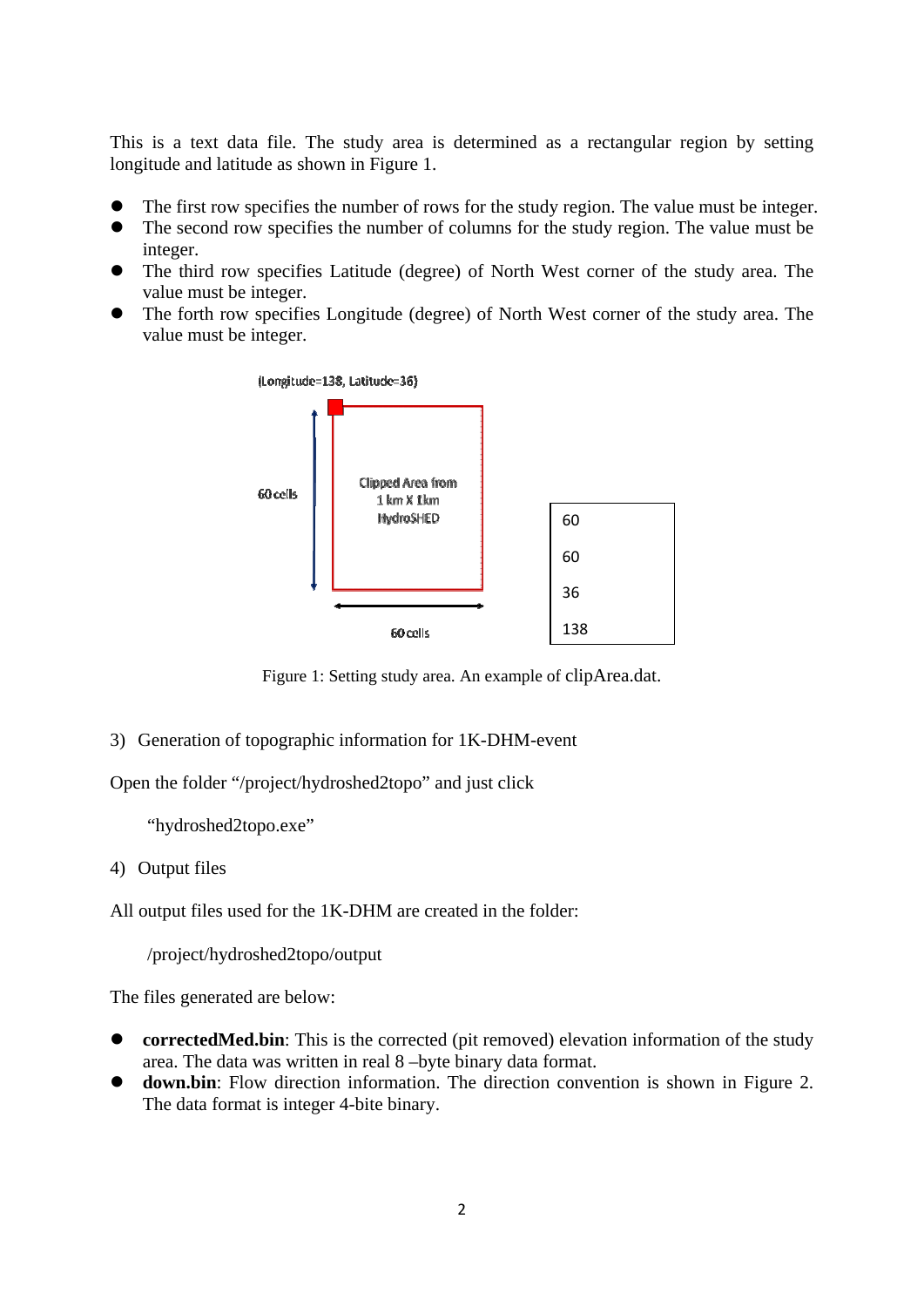

Figure 2: Flow direction information.

- **basin.bin**: Accumulated catchment area information. The data format is integer 4-bite binary.
- **riverNumber.bin**: Each river basin is numbered starting from 1 and then each grid cell is assign a value corresponding to the basin number which the cell is belongs to. The data format is integer 4-bite binary.
- **• riverNumList.txt**: This is a text file which contains the river basin numbers of the study area at Column 1, location information of the outlet of each basin from Column 2 to 5 (row number starting from 1, column number starting from 1, Latitude (second), Longitude(second), and the basin area at Column 6 (number of grids) as shown in Figure 3. If the user wants to calculate the discharge data only at some selected basins using 1K-DHM model, then the user can delete all the other basins from this text file and keep only the necessary basins.

```
1  2  11  497145  129585  3
2  2  13  497205  129585  5
3  2  14  497235  129585  2
4  2  16  497295  129585  136
5  2  20  497415  129585  2
…
```
Figure 3: An example of riverNumList.txt.

Additional files are also created, which are ESRI ASCII files to be imported to ArcGIS to visualize the study region:

- **ESRIDEMMed.asc**: The DEM data for the study region. This is the corrected (pit removed) elevation information of the study area, which corresponds to **correctedMed.bin**.
- **ESRIFlowDIR.asc**: The Flow Direction data for the study region, which corresponds to **down.bin**.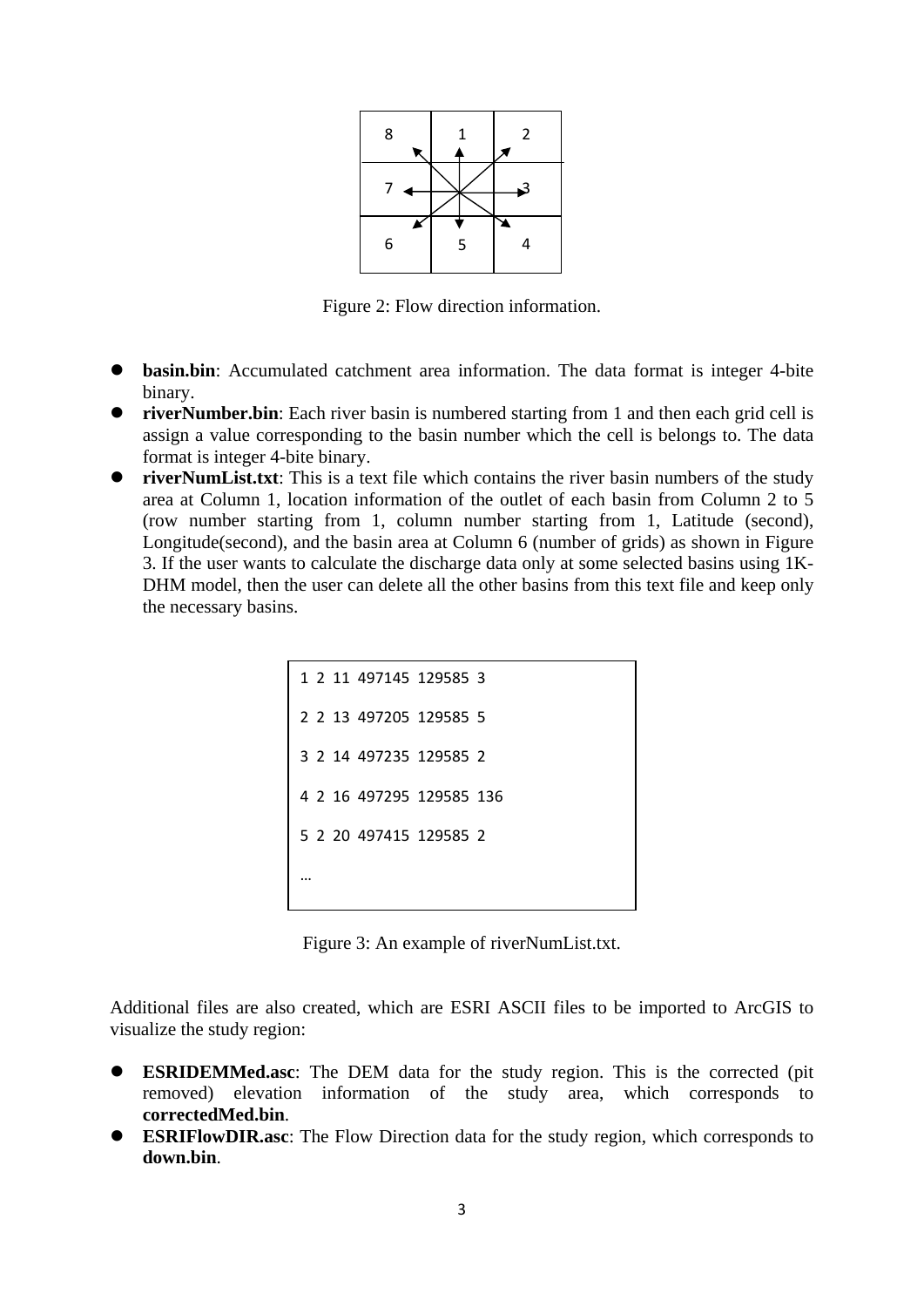- **ESRIBasin.asc**: Accumulated catchment area information, which corresponds to **basin.bin**.
- **ESRIRiverNumber.asc**: The river basin numbers of the study area, which corresponds to **riverNumber.bin**.
- **ESRIcutdem.asc**: The DEM data for the study region. This is the original data clipped for the study region.
- **ESRIcutdir.asc**: The DIR data for the study region. This is the original data clipped for the study region.

#### **4. Preparation of Rainfall Data**

It is necessary to create a text file of effective hourly spatially distributed rainfall data. If the data duration is shorter than simulation time, remaining rainfall is assumed to zero. A part of a sample data file is shown in Figure 4. The rainfall data file name is "rain.dat" and should be placed at

### /project/1k-dhm-event/input/rain.dat

The first line of "rain.dat" is Year, Month, Day, Hour, Column Number, and Row Number of spatially gridded rainfall data. From the next line, rainfall intensity values (mm/hr) are stored beginning from the North-West grid and lining to East, then, moving to the South in the next line. Each data is delimited by white space characters (SPACE, TAB, or CR). You can change the rainfall intensity data for your study purpose.

| 1979 12 1 1 5 6       |
|-----------------------|
| $0.1$ 0.2 0.3 0.4 0.5 |
| $0.6$ 0.7 0.8 0.9 1.0 |
| 1.1 1.2 1.3 1.4 1.5   |
| 1.6 1.7 1.8 1.9 2.0   |
| 2.1 2.2 2.3 2.4 2.5   |
| 2.6 2.7 2.8 2.9 3.0   |
|                       |

Figure 4: Part of rain.dat. The 1<sup>st</sup> Row is: Year, Month, Day, Hour, Column Number, Row Number. From the  $2<sup>nd</sup>$  to  $7<sup>th</sup>$  Rows, effective rainfall intensities (5 columns and 6 rows) in mm/hr are stored.

The geographic structure is shown in Figure 5. The rainfall intensity data represents the intensity of each grid center. The time interval of the rainfall intensity must be hour. Figure 6 shows the relation between the rainfall-runoff simulation region and rainfall grid region. For runoff simulation, the nearest grid of rainfall intensity is selected.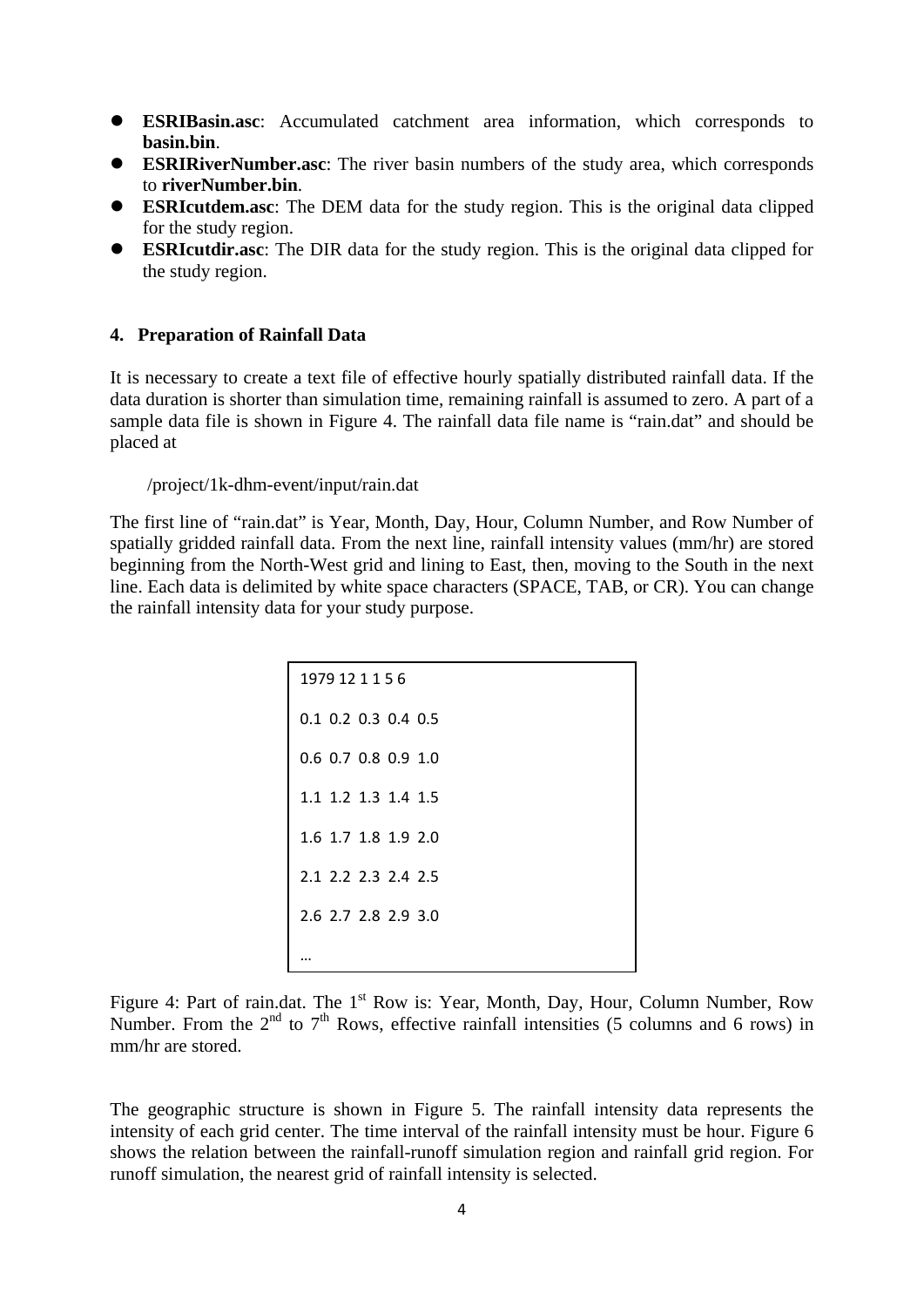

Figure 5: Structure of coordinate of the rainfall grid system.



Figure 6: Geographic relation of rainfall-runoff simulation area and rainfall grid region.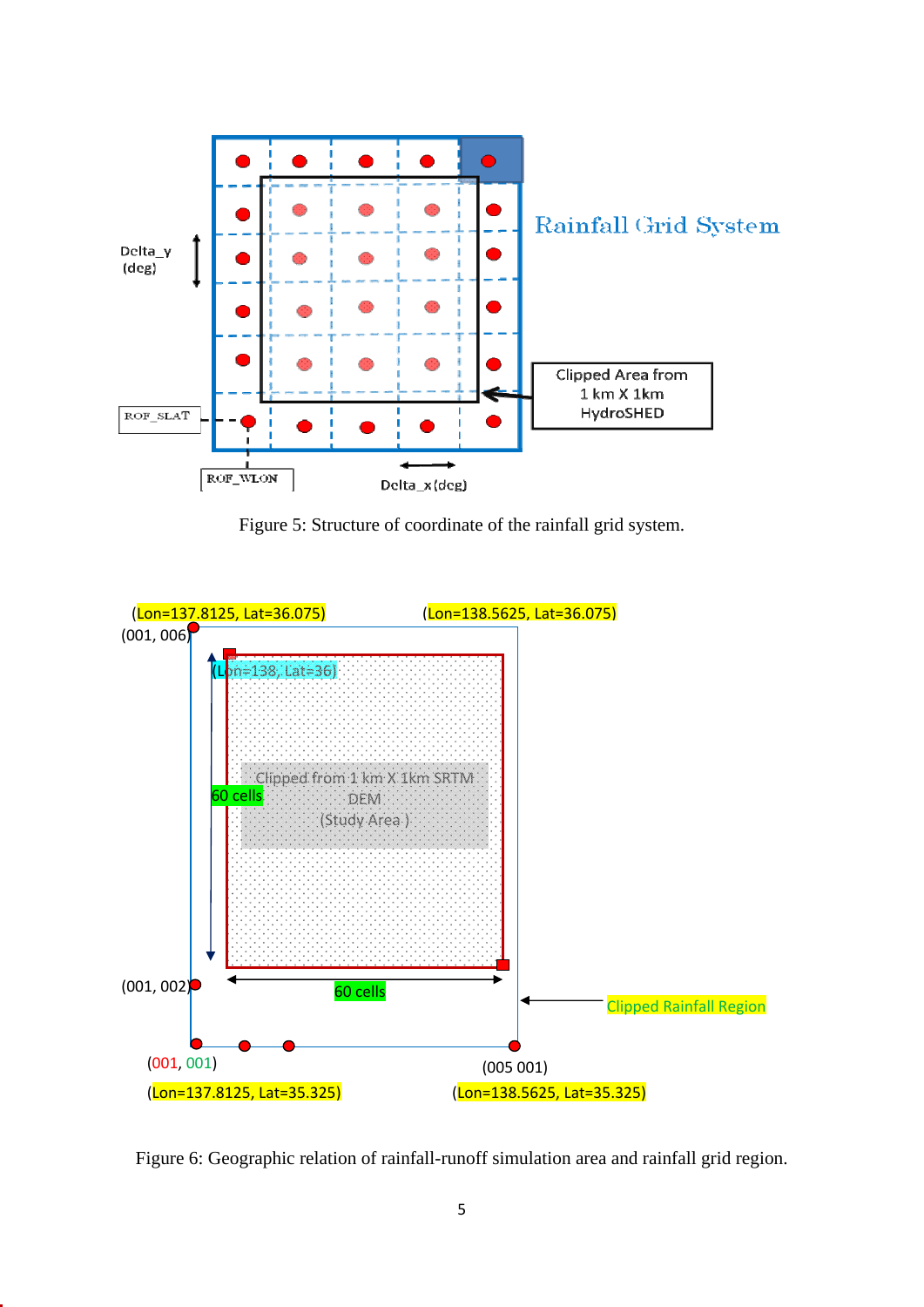# **5. Rainfall-Runoff Simulation Using 1K-DHM-event**

Figure 6 shows the geographic relation of the rainfall-runoff simulation area and the rainfall grid region for the example data. The procedures for runoff simulation are as follows:

1) **Topography data setting**: Copy the topographic information files (above mentioned five files)

from /project/hydroshed2topo/output/ to /project/1k-dhm-event/topoData/

2) **Rainfall data setting**: Set the rain data and place rainfall data file at

/project/1k-dhm-event/input/rain.dat. (The file name must be rain.dat.)

3) **Runoff simulation parameter setting**: Edit the runoff simulation parameter file

/project/1k-dhm-event/param-event.dat

by using any text editor. Delimiter of each data is white space characters.

| 60       | Number of rows in the clipped elevation file              |
|----------|-----------------------------------------------------------|
| 60       | Number of columns in the clipped elevation                |
| 36       | Latitude (degree) of North West corner of the study area. |
| 138      | Longitude (degree) of North West corner of the study area |
| 6        | Number of rows in the input Rainfall data                 |
| 5        | Number of columns in the input Rainfall data              |
| 0.1875   | Input data grid size of y-direction (degree)              |
| 0.1875   | Input data grid size of y-direction (degree)              |
| 137.8125 | West corner longitude of input data (degree)              |
| 35.325   | South corner latitude of input data (degree)              |
| 10       | Simulation duration (days)                                |
| 600      | simulation time step (sec)                                |
| 20       | number of spatial divisions                               |
| 0.65     | $0.5 <$ theta $\leq 1.0$                                  |
| 11.0     | Manning's roughness coefficient for slope                 |
| 0.03     | Manning's roughness coefficient for river                 |
| 250      | grid accumulated number to differentiate slope and river  |
| 0.0      | Initial runoff height for kinematic wave model (mm/hr)    |
|          |                                                           |

Figure 7: An example of param-event.dat.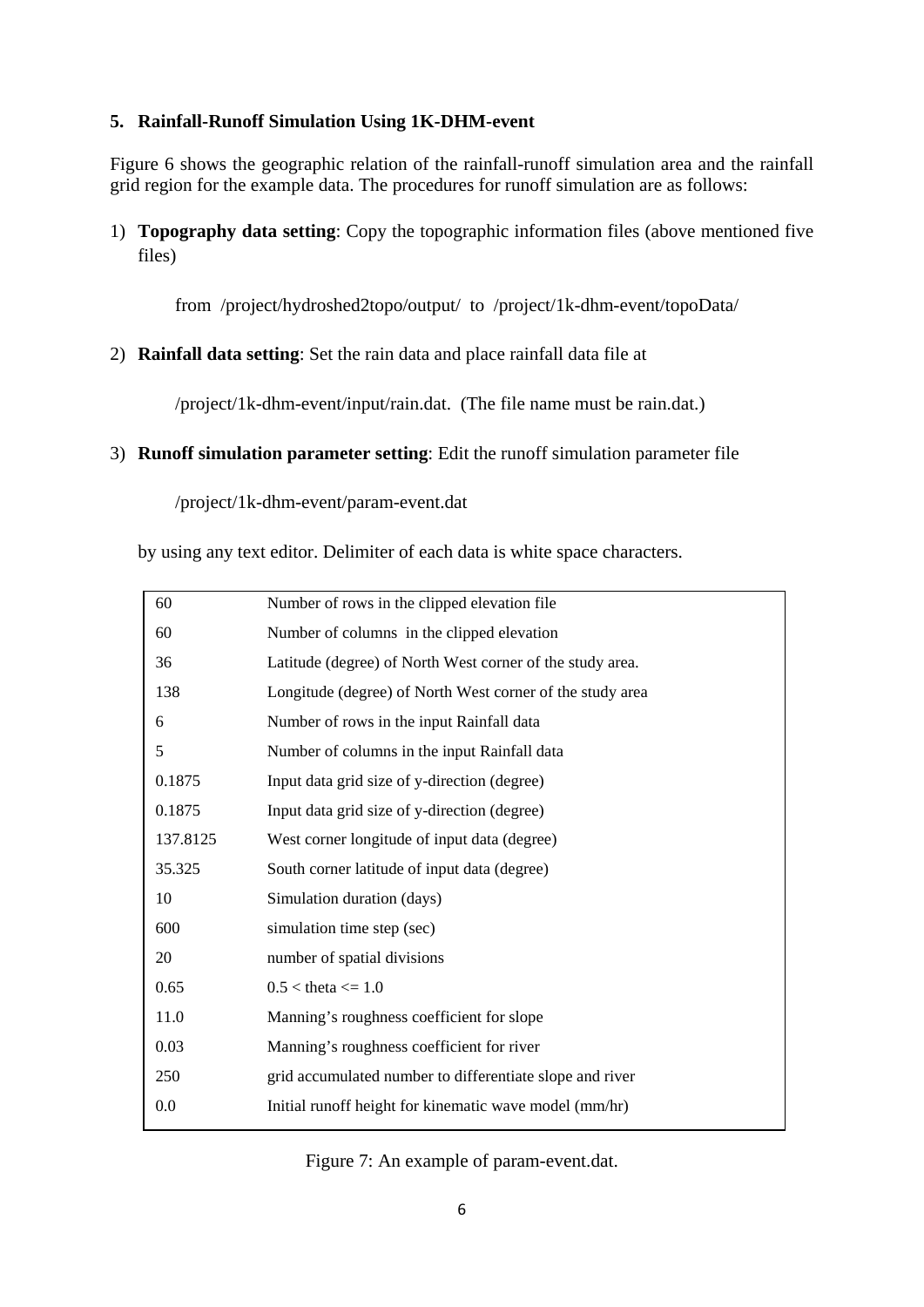The parameter values to set in param-event.dat are as follows:

|               | • From 1 <sup>st</sup> row to 4 <sup>th</sup> row, the parameters of the study region is specified: |
|---------------|-----------------------------------------------------------------------------------------------------|
| int Row= $60$ | // number of row for study area.                                                                    |
| $int Col=60$  | // number of column for study area.                                                                 |
| int NWLAT=36  | // Latitude (degree) of north west corner of the study area.                                        |
| int NWLON=138 | // Longitude (degree) of north west corner of the study area.                                       |

• From  $5<sup>th</sup>$  row to  $10<sup>th</sup>$  row, the parameters of the rainfall data is specified: int ROFnum  $row = 6$  // Number of row of input rainfall data int ROFnum  $col = 5$  // Number of column of input rainfall data double Delta\_y =  $0.1875$  // Input data grid size of y-direction (degree) double Delta\_x =  $0.1875$  // Input data grid size of x-direction (degree) double ROF\_WLON =  $137.8125$  // West corner longitude of input data (degree) double ROF\_SLAT =  $35.325$  // South corner latitude of input data (degree)

The  $11<sup>th</sup>$  row is a parameter to determine the simulation term. int Ndays  $= 10$  // Simulation duration (days)

From  $12<sup>th</sup>$  row to  $14<sup>th</sup>$  row, the parameters for the finite difference condition are specified. Usually, you do not need to change these parameter values.

| int Time_Step = $600$ | $\frac{1}{2}$ Simulation time step (sec) |
|-----------------------|------------------------------------------|
| int Nspace $= 20$     | // Number of spatial divisions           |
| double Theta = $0.65$ | // weight value $0.5 <$ theta $\leq 1.0$ |

```
From 15<sup>th</sup> row to 17<sup>th</sup> row, the parameters for the kinematic wave model are specified.
double Man_slope = 11.0 // Manning's roughness coefficient for slope (m-s unit)
double Man_channel = 0.03 // Manning's roughness coefficient for river (m-s unit)
int Threshold basin = 250 // grid accumulated number to differentiate slope and river
```
The  $16<sup>th</sup>$  row is a parameter to determine the initial condition. double initialROF =  $0.0$  // Initial runoff height (mm/hr)

### 4) Rainfall-runoff simulation

Open the folder "/project/1k-dhm-event" and just click

"1k-dhm-event.exe"

All runoff simulation results are created in

/project/1k-dhm-event/output

The files created are below: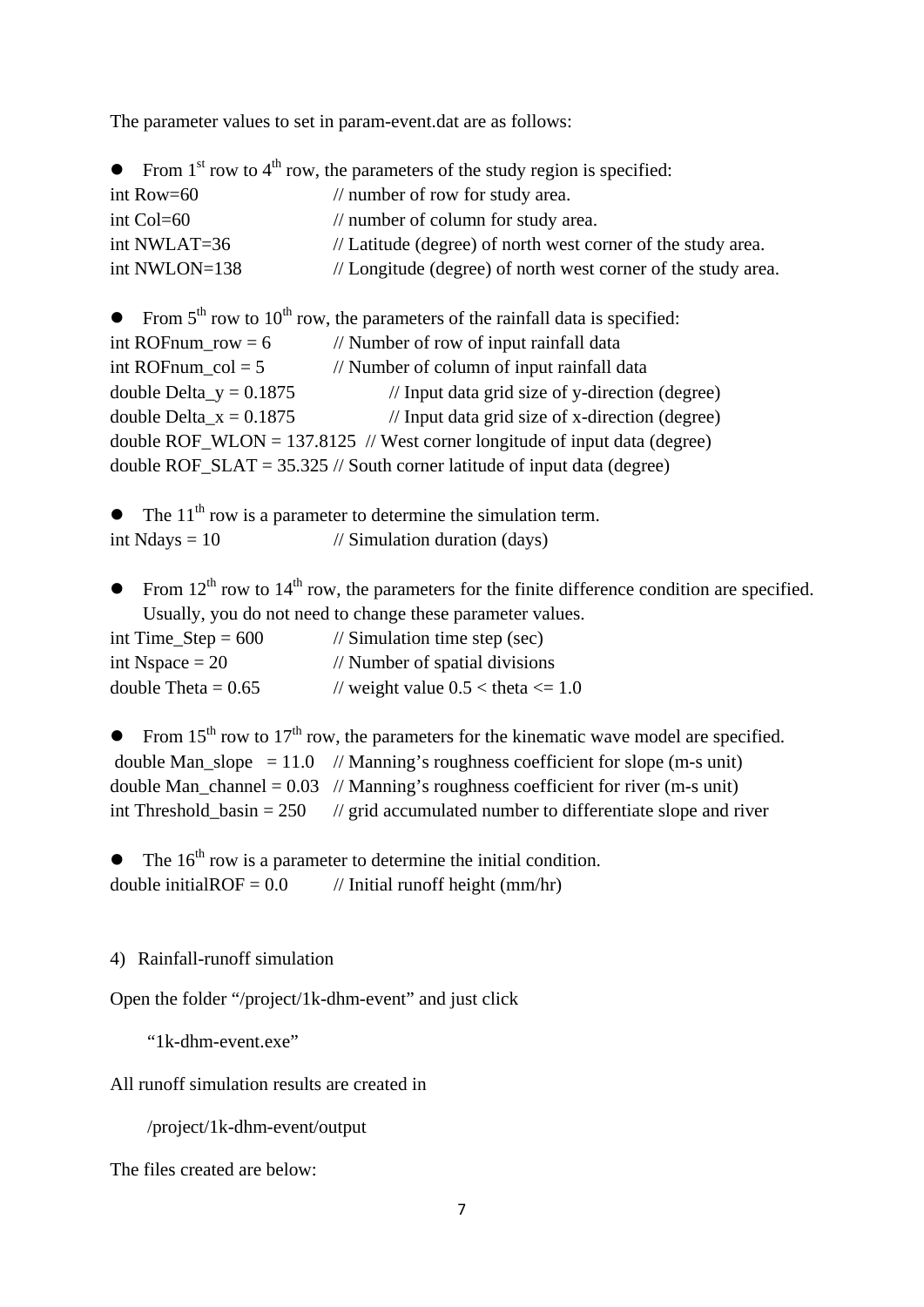- $\bullet$  **dischargeDaily.bin:** The file contains the average daily flow  $(m^3/\text{sec})$ .
- $\bullet$  **dischargeHourly.bin:** The file contains the hourly flow  $(m^3/\text{sec})$ .
- **dischargeHourlyMaxInDay.bin:** The file contains the maximum hourly flow value for each day  $(m^3/sec)$ .

The data are stored in GRADS binary data format and can be visualized using GRADS (http://www.iges.org /grads/).

# 5) Compile

If you want to change the source code, compile a modified code using:

- MS Windows environment: Microsoft Visual Studio 2008 with C++ compiler is useful. You can download a free version of Visual C++ Express Edition from Microsoft web site.
- Linux/Unix environment: The executable is created by using the following command

g++ -o 1k-dhm-event.exe 1k-dhm-event.cc cellfunc.cc roffunc.cc

## **6. Output Data Analysis**

## **6.1 Visualization of time and space change of discharge using GRADS**

GRADS is a free visualization software mainly used by meteorologists. The software works on Windows and Linux/Unix environment. GRADS is available from http://www.iges.org /grads/.

You can use an example of GRADS control files "flowAnalysisGradsDayly.ctl" and "flowAnalysisGradsHourly.ctl" in "/project/misc/gradsControlFiles". Please see the detail information at the web page. Figure 8 is a spatial distribution of discharge at the study region.



 Figure 8: Spatial view of simulated discharge using GRADS.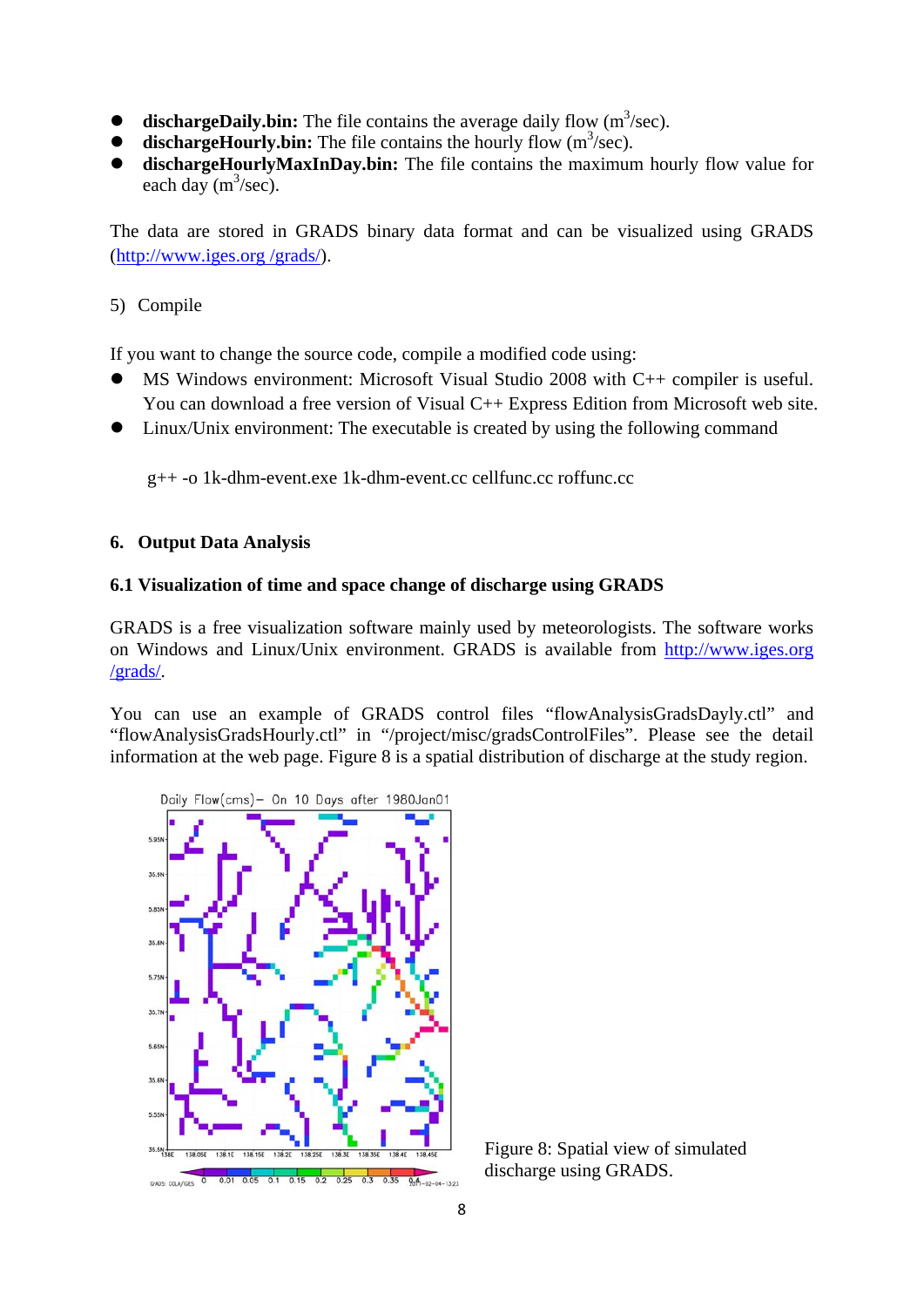# **6.2 Visualization of time and space change of discharge using makeImage.exe and IrfanView**

If you do not have GRADS, you can generate PPM format image files and see it using a free image viewer IrfanView. The procedure to see the animation of time and space change of discharge is as follows:

- (1) Run the image generation program makeppm.exe. This program reads the GRADS format output hourly discharge data **dischargeHourly.bin** and generate PPM format image files under image folder. To run the program,
	- 1-1) Open the folder "/project/1k-dhm-event"
	- 1-2) Click "makeppm.exe"
	- 1-3) Image files are gerenated under "/project/1k-dhm-event/image/".
- (2) Install IrfanView. This is a very popular free image viewer. Click

/project/misc/irfanview/irview428\_setup.exe

The viewer is installed and you will find the icon on your MS-Windows desktop.

(3) Click the IrfanView icon and select [File] $\rightarrow$ [Slideshow]. Then, set the location of PPT image file. You can enjoy the animation.

|      | <b>W</b> Irfan View<br>File Edit Image Options View Help<br>- X 42 호스<br>6¤∏xI                                                                                                                                                                                                                                                                                                                                                            | $0$ Q Q $\leftarrow$ $\rightarrow$ $\Pi$ $\Pi$                                                                                                                                                                    | $  D  \times  $<br>$P = 2$                                                                                                                                                                                                                                                                                                                                                                                                                                                                                                                                                                                                                                                                                                                                                                            |                         |
|------|-------------------------------------------------------------------------------------------------------------------------------------------------------------------------------------------------------------------------------------------------------------------------------------------------------------------------------------------------------------------------------------------------------------------------------------------|-------------------------------------------------------------------------------------------------------------------------------------------------------------------------------------------------------------------|-------------------------------------------------------------------------------------------------------------------------------------------------------------------------------------------------------------------------------------------------------------------------------------------------------------------------------------------------------------------------------------------------------------------------------------------------------------------------------------------------------------------------------------------------------------------------------------------------------------------------------------------------------------------------------------------------------------------------------------------------------------------------------------------------------|-------------------------|
| No 1 | Set slideshow time interval<br><b>S</b> SONGESDOW<br><b>After advancement</b><br>C Automatic after 1.000 seconds<br>Play Slideshow<br><b>weaver keyboard input</b><br><b>CALIFORNIA CALIF</b><br>C Random after 1.000 seconds<br>Cancel<br>C Random after mouse/keyboard input<br>Slideshow start!<br>Slideshow options<br>(file double-click) IV Show text:<br>Start with image nr.: 1<br>\$D\$F \$X<br>Remember last file index on exit |                                                                                                                                                                                                                   | Set image files folder<br>$\mathbb{R}^n$<br>ファイルの場 (I):<br>$\Theta$<br>image<br>IV BALLA<br>種類<br>名前<br>1 discharge.ppm<br>2011/02/23 16:18<br>PPM ファイル<br>2 discharge.ppm<br>2011/02/23 16:18<br>PPM ファイル<br>2011/02/23 16:18 PPM ファイル<br>3 discharge.ppm<br>2011/02/23 16:18 PPM ファイル<br>4 discharge.ppm<br>2011/02/23 16:18<br>PPM ファイル<br>5 discharge ppm<br>2011/02/23 16:18 PPM ファイル<br>fi discharge nnm                                                                                                                                                                                                                                                                                                                                                                                        | $\vert x \vert$<br>▿▏┥┻ |
|      | Loop slideshow<br>$\nabla$ Suppress errors while playing<br>○ Loop MP3 files (for background music)<br>$\Box$ Hide mouse cursor<br>□ Close IrfanView after last slideshow file<br>Play mode:<br>C Play in full screen mode (current monitor)<br>Full screen options                                                                                                                                                                       | $D = file folder$ , $F = file name$<br>$\frac{4}{3}$ = file index.<br>Help<br>$E_x = EXIF$ , $S_x = IPTC$<br>C Play in Window mode:<br>$X-pos: 0$<br>$Y-pos:$<br>Width: 2000<br>Height: 2000<br>$\nabla$ Centered | ファイル名(N):<br>ファイルの種類(T):<br>All files (**)<br>Add<br>Remove<br>Move up<br>Sort files<br>Add all<br>Move down<br>Remove all<br>Slideshow files: [96]<br>  C:\home\tachikawa\2011\講義\AlT\project\1k-dhm-event\image\=1_discharge.ppm<br>C:\home\tachikawa\2011\講義\AlT\project\1k-dhm-event\image\ 2 discharge.ppm<br>C:\home\tachikawa\2011\講義\AlT\project\1k-dhm-event\image\ 3_discharge.ppm<br>C:\home\tachikawa\2011\講義\AlT\project\1k-dhm-event\image\ 4_discharge.ppm<br>C:\home\tachikawa\2011\講義\AlT\project\1k-dhm-event\image\ 5 discharge.ppm<br>C:\home\tachikawa\2011\講義\AIT\project\1k-dhm-event\image\ 6 discharge.ppm                                                                                                                                                                   |                         |
|      | Load filenames from TXT file<br>Save filenames as TXT file<br>Save slideshow as EXE/SCR<br>Burn slideshow to CD<br>□ Include subdirectories (for 'Add all')<br><b>▽</b> Show Preview image                                                                                                                                                                                                                                                | Preview image                                                                                                                                                                                                     | C:\home\tachikawa\2011\講義\AlT\project\1k-dhm-event\image\ 7_discharge.ppm<br>C:\home\tachikawa\2011\講義\AlT\project\1k-dhm-event\image\ 8 discharge.ppm<br>C:\home\tachikawa\2011\講義\AlT\project\1k-dhm-event\image\ 9 discharge.ppm<br>C:\home\tachikawa\2011\講義\AlT\project\1k-dhm-event\image\_10_discharge.ppm<br>C:\home\tachikawa\2011\講義\AlT\project\1k-dhm-event\image\ 11 discharge.ppm<br>C:\home\tachikawa\2011\講義\AlT\project\1k-dhm-event\image\ 12 discharge.ppm<br>C:\home\tachikawa\2011\講義\AlT\project\1k-dhm-event\image\ 13 discharge.ppm<br>C:\home\tachikawa\2011\講義\AlT\project\1k-dhm-event\image\_14_discharge.ppm<br>C:\home\tachikawa\2011\講義\AlT\project\1k-dhm-event\image\ 15 discharge.ppm<br>C:\home\tachikawa\2011\講義\AlT\project\1k-dhm-event\image\ 16 discharge.ppm |                         |

Figure 9: IrfanView Slideshow setting.